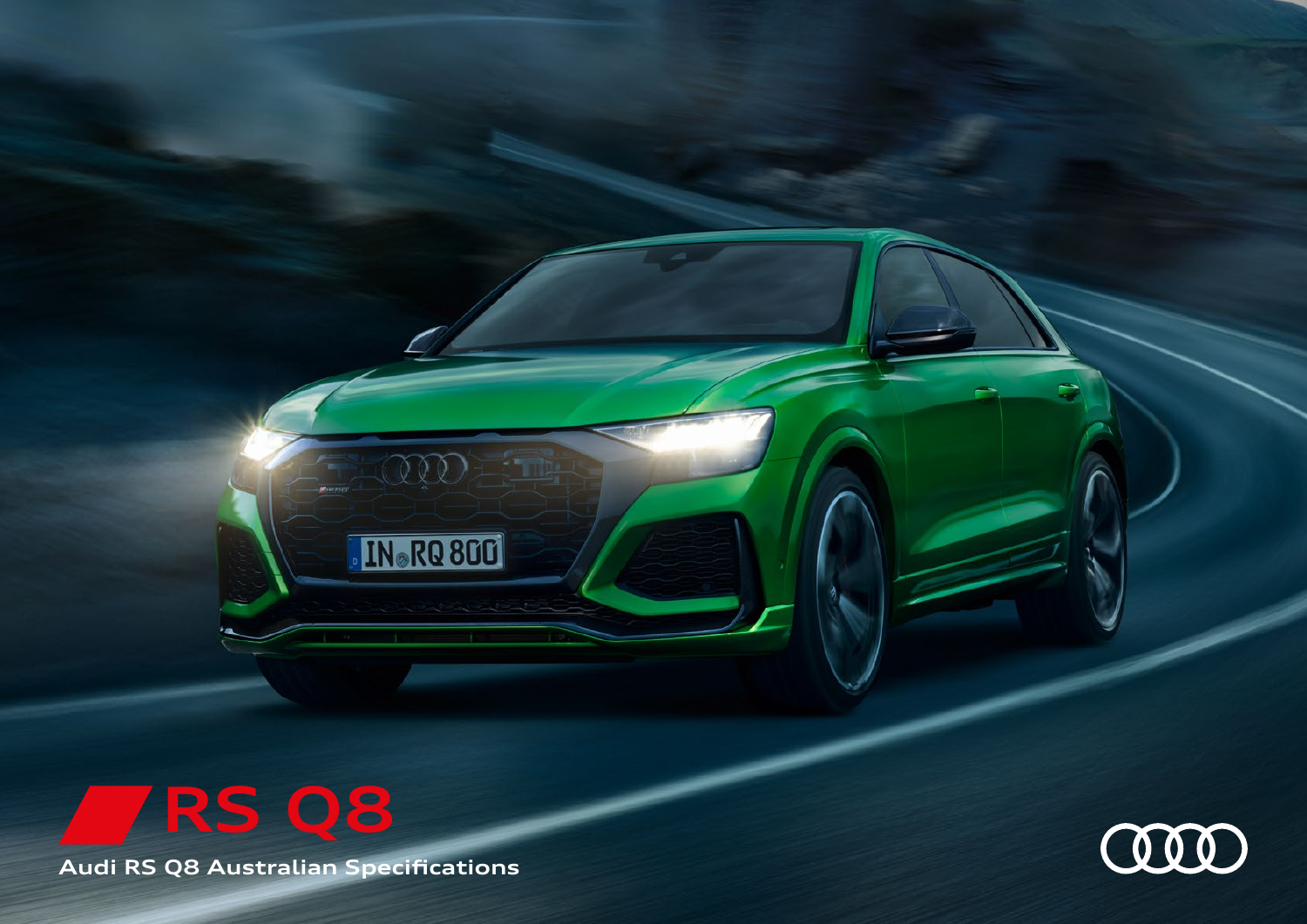|                                                                                                                                                                                                                     | <b>RS Q8</b><br>quattro                                                                                                                             |
|---------------------------------------------------------------------------------------------------------------------------------------------------------------------------------------------------------------------|-----------------------------------------------------------------------------------------------------------------------------------------------------|
| <b>Technical data</b>                                                                                                                                                                                               |                                                                                                                                                     |
| Engine type                                                                                                                                                                                                         | V8 petrol engine with direct fuel injection,<br>twin turbocharging, 48V Mild Hybrid<br>Electric Vehicle technology (MHEV) and<br>cylinder on demand |
| Capacity (cc)                                                                                                                                                                                                       | 3,996                                                                                                                                               |
| Power (kW/rpm)                                                                                                                                                                                                      | 441/6,000                                                                                                                                           |
| Torque (Nm/rpm)                                                                                                                                                                                                     | 800 / 2,200 - 4,500                                                                                                                                 |
| Driveline                                                                                                                                                                                                           | quattro                                                                                                                                             |
| Transmission                                                                                                                                                                                                        | 8-speed tiptronic                                                                                                                                   |
| Start-Stop system                                                                                                                                                                                                   | $\bullet$                                                                                                                                           |
| Acceleration (sec) 0-100 km/h                                                                                                                                                                                       | 3.8                                                                                                                                                 |
| Top speed (km/h)                                                                                                                                                                                                    | 250                                                                                                                                                 |
| Fuel consumption (combined) <sup>#</sup><br>• Litres/100kms<br>$\triangleright$ CO <sub>2</sub> emissions grams per km                                                                                              | $12.1^{\circ}$<br>$276^{\circ}$                                                                                                                     |
| Weight<br>$\triangleright$ Unladen weight in kg (includes 75kg for driver and luggage) <sup>1</sup><br>• Maximum towing weight (braked) in kg<br>Maximum ball weight in kg<br>▶ Maximum gross combined weight in kg | 2,315<br>3,500<br>350<br>$6,515^{\circ}$                                                                                                            |
| Safety                                                                                                                                                                                                              |                                                                                                                                                     |
| Anti-theft alarm system - monitors doors, bonnet and luggage compartment                                                                                                                                            | $\bullet$                                                                                                                                           |
| Front airbags for driver and passenger, side airbags for front and rear side passengers, head level curtain airbag for front and rear                                                                               | $\bullet$                                                                                                                                           |
| Attention assist - provides a warning alert tone and visual signal if the system evaluates that the drivers attention may be lapsing                                                                                | $\bullet$                                                                                                                                           |
| Audi pre-sense front with Autonomous Emergency Braking (AEB) - provides collision mitigation up to 85 km/h (pedestrians and cyclists) and up to 250 km/h (vehicles) <sup>2</sup>                                    | $\bullet$                                                                                                                                           |
| Audi pre-sense rear - preventative protection measures including tensioning of front seat belts and closing of windows and sunroof where the risk of a collision is detected from the rear <sup>2</sup>             | $\bullet$                                                                                                                                           |
| Electromechanical parking brake                                                                                                                                                                                     | $\bullet$                                                                                                                                           |
| Electronic Stabilisation Control (ESC) with electronic wheel-selective torque control, ABS, ASR, EDL and Brake Assist                                                                                               | $\bullet$                                                                                                                                           |
| First aid kit, warning triangle and high visibility vests                                                                                                                                                           | $\bullet$                                                                                                                                           |
| Hold assist - holds the vehicle on gradients indefinitely to enable smooth driving                                                                                                                                  | $\bullet$                                                                                                                                           |
| Seatbelt reminders for all passengers                                                                                                                                                                               |                                                                                                                                                     |
| Tyre pressure monitoring system - status of air pressure and temperatures tyres are displayed in the MMI system                                                                                                     | ٠                                                                                                                                                   |

- $\bullet$  = Standard |  $\Box$  = Optional equipment | = Not available | NCO = No cost option
- # Figures are on the basis of 23 inch wheels.
- #^ Figures according to ADR 81/02 derived from laboratory testing. Factors including but not limited to driving style, road and traffic conditions, environmental influences, vehicle condition and accessories fitted (includ

^ Maximum gross combined weight must not exceed 6,315 kg.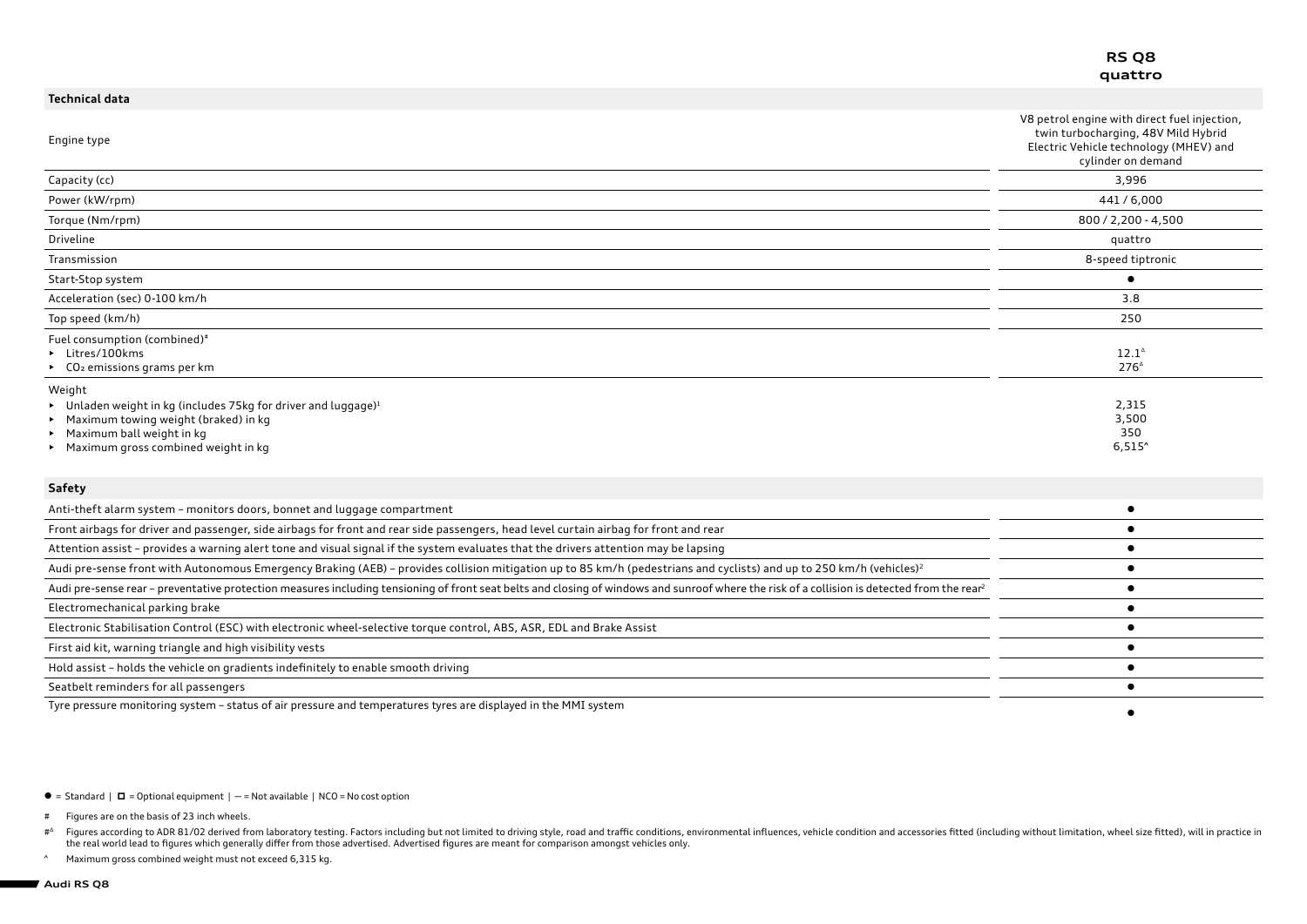| <b>Packages</b>                                                                                                                                                                                                                                                                                                                                                                                                                                                                             | Option<br>Code | RS Q8<br>quattro |
|---------------------------------------------------------------------------------------------------------------------------------------------------------------------------------------------------------------------------------------------------------------------------------------------------------------------------------------------------------------------------------------------------------------------------------------------------------------------------------------------|----------------|------------------|
| Sensory package                                                                                                                                                                                                                                                                                                                                                                                                                                                                             |                |                  |
| Alcantara headlining in black<br>Bang & Olufsen 3D Advanced Sound System - 23 loudspeakers with a total output of 1,920 watts<br>Front seat massage function                                                                                                                                                                                                                                                                                                                                | <b>WBX</b>     | п                |
| RS dynamic package plus                                                                                                                                                                                                                                                                                                                                                                                                                                                                     |                |                  |
| ▶ RS ceramic brake system with red brake callipers<br>▶ Top speed increased to 305 km/h<br>Also available with blue brake callipers (PA3B) and grey brake callipers (PA3G)                                                                                                                                                                                                                                                                                                                  | PA3R           | П                |
| Matt aluminium styling package                                                                                                                                                                                                                                                                                                                                                                                                                                                              |                |                  |
| Front spoiler and rear diffuser insert in matt aluminium<br>Singleframe mask in manhattan grey<br>Film strips on the side windows in matt aluminium<br>Exterior mirror housings in aluminium look                                                                                                                                                                                                                                                                                           | WA9            | <b>NCO</b>       |
| Carbon and black styling package                                                                                                                                                                                                                                                                                                                                                                                                                                                            |                |                  |
| Front spoiler, luggage compartment trim strip (between tail lights) and rear diffuser insert in gloss carbon<br>Singleframe mask in gloss carbon<br>Trim strips on the side windows in gloss black<br>Exterior mirror housings in gloss carbon                                                                                                                                                                                                                                              | PQA            | П                |
| RS design package, Red                                                                                                                                                                                                                                                                                                                                                                                                                                                                      |                |                  |
| Steering wheel rim and gear selector in Alcantara, black with contrasting stitching in express red<br>Door armrests and gear level gaitor in fine Nappa leather, black with contrasting stitching in express red<br>Sides of the centre console in Alcantara, black with contrasting stitching in express red<br>Seat belts for front and rear outer seats in black with contrasting red edges<br>> Floor mats in black with contrasting stitching in express red and RS logo on front mats | PEF            | $\Box$           |
| RS design package, Grey                                                                                                                                                                                                                                                                                                                                                                                                                                                                     |                |                  |
| Steering wheel rim and gear selector in Alcantara, black with contrasting stitching in grey<br>Door armrests and gear level gaitor in fine Nappa leather, black with contrasting stitching in grey<br>Sides of the centre console in Alcantara, black with contrasting stitching in grey<br>Seat belts for front and rear outer seats in black with contrasting grey edges<br>Eloor mats in black with contrasting stitching in grey and RS logo on front mats                              | PEG            | п                |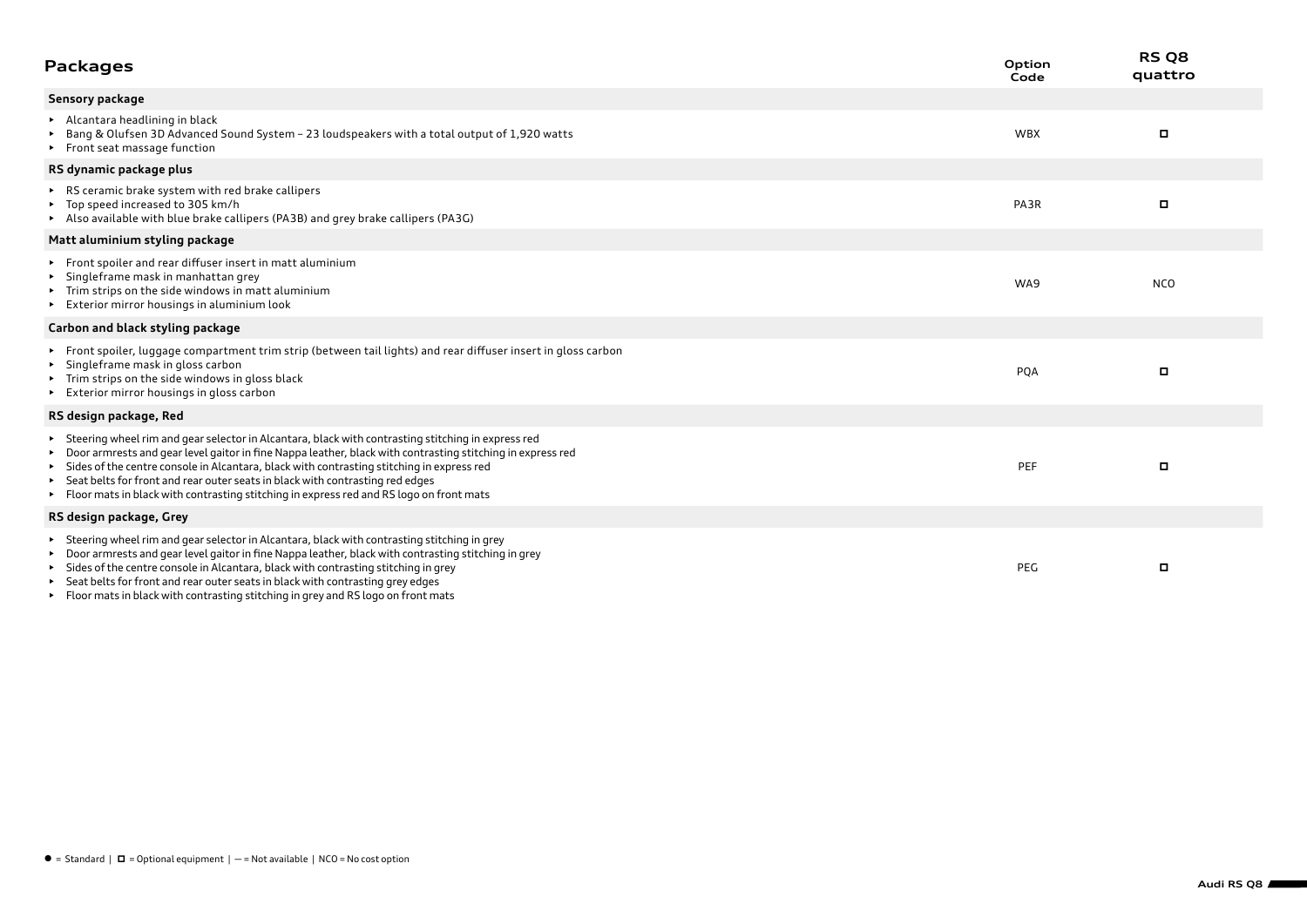| <b>Standard equipment and options</b>                                                                                                                                                                                                                                               | Option<br>Code | RS <sub>Q8</sub><br>quattro |
|-------------------------------------------------------------------------------------------------------------------------------------------------------------------------------------------------------------------------------------------------------------------------------------|----------------|-----------------------------|
| Wheels, suspension and driving dynamics                                                                                                                                                                                                                                             |                |                             |
| 23" alloy wheels in 5-Y spoke rotor design, anthracite black with 295/35 tyres                                                                                                                                                                                                      |                |                             |
| 23" alloy wheels in 5-Y spoke rotor design, silver with 295/35 tyres                                                                                                                                                                                                                | 52Q            | <b>NCO</b>                  |
| 23" alloy wheels in 5-Y spoke rotor design, matt titanium with 295/35 tyres                                                                                                                                                                                                         | 52R            | <b>NCO</b>                  |
| Audi drive select - allows the selection of various driving modes including RS1 and RS2 modes                                                                                                                                                                                       |                | $\bullet$                   |
| Active roll stabilisation - electromechanically reduces the side tilt of the body during cornering                                                                                                                                                                                  |                | $\bullet$                   |
| quattro sport differential - permanent all-wheel drive with self-locking centre differential and sport differential on the rear axle                                                                                                                                                |                | $\bullet$                   |
| Dynamic steering - variable ratio steering depending on the driving situation and driver preference                                                                                                                                                                                 |                | $\bullet$                   |
| All-wheel steering - at low speeds, the steering effort reduces for the driver and the turning circle of the vehicle is reduced by approximately 1m. At higher speeds, the response<br>behaviour and the driving stability are improved by a targeted adjustment of the rear wheels |                | $\bullet$                   |
| RS sport adaptive air suspension - electronically controlled air suspension with infinitely variable adaptive damping system on all 4 wheels; automatically regulates the vehicle<br>height and damping; includes level control and manual lift function                            |                | $\bullet$                   |
| RS high performance braking system with red brake callipers                                                                                                                                                                                                                         |                | $\bullet$                   |
| RS sport exhaust in black                                                                                                                                                                                                                                                           |                | $\bullet$                   |
| Anti-theft wheel bolts and loose wheel detection                                                                                                                                                                                                                                    |                | $\bullet$                   |
| Tyre repair kit                                                                                                                                                                                                                                                                     |                |                             |
| Paint finishes <sup>^</sup>                                                                                                                                                                                                                                                         |                |                             |
| Nardo grey                                                                                                                                                                                                                                                                          |                | <b>NCO</b>                  |
| Glacier white, metallic                                                                                                                                                                                                                                                             |                | <b>NCO</b>                  |
| Florett silver, metallic                                                                                                                                                                                                                                                            |                | <b>NCO</b>                  |
| Mythos black, metallic                                                                                                                                                                                                                                                              |                | <b>NCO</b>                  |
| Galaxy blue, metallic                                                                                                                                                                                                                                                               |                | <b>NCO</b>                  |
| Navarra blue, metallic                                                                                                                                                                                                                                                              |                | <b>NCO</b>                  |
| Dragon orange, metallic                                                                                                                                                                                                                                                             |                | <b>NCO</b>                  |
| Daytona grey, pearl effect                                                                                                                                                                                                                                                          |                | <b>NCO</b>                  |
|                                                                                                                                                                                                                                                                                     |                |                             |

 $\bullet$  = Standard |  $\Box$  = Optional equipment | - = Not available | NCO = No cost option

^ Actual colour may vary from sample due to printing process. Paint finish prices are not dependent on the model.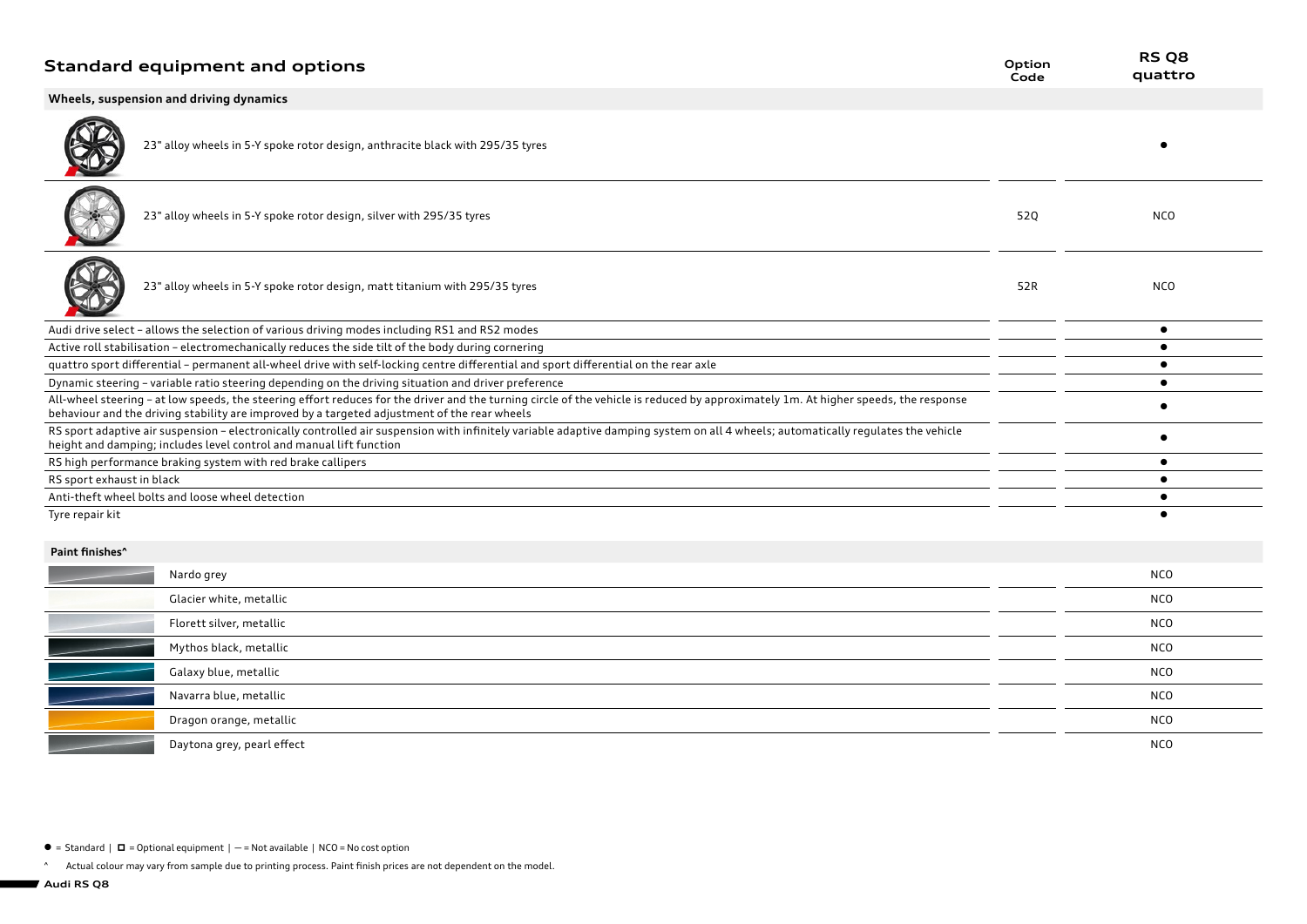| <b>Standard equipment and options</b>                                                                                                                                                                                                                                                                                                                                                                                                                                                                                                                            | Option<br>Code  | <b>RS Q8</b><br>quattro |
|------------------------------------------------------------------------------------------------------------------------------------------------------------------------------------------------------------------------------------------------------------------------------------------------------------------------------------------------------------------------------------------------------------------------------------------------------------------------------------------------------------------------------------------------------------------|-----------------|-------------------------|
| Assistance systems                                                                                                                                                                                                                                                                                                                                                                                                                                                                                                                                               |                 |                         |
| Adaptive drive assist including adaptive cruise control with Stop&Go, distance indicator, traffic jam assist and lane quidance assist <sup>2</sup>                                                                                                                                                                                                                                                                                                                                                                                                               |                 |                         |
| Audi active lane assist - when activated helps the driver stay in the lane by gentle corrective steering intervention and through steering vibration <sup>2</sup>                                                                                                                                                                                                                                                                                                                                                                                                |                 |                         |
| Audi side assist - blind spot warning system <sup>2</sup>                                                                                                                                                                                                                                                                                                                                                                                                                                                                                                        |                 |                         |
| 360 degree cameras including kerb view function - 4 wide-angle cameras cover the entire area immediately around the vehicle, providing a range of different views for even easier<br>manoeuvring <sup>2</sup>                                                                                                                                                                                                                                                                                                                                                    |                 |                         |
| Park assist with parking system plus assists driver by taking over steering, maneuvering, braking and gear shifting; features acoustic signals with virtual lane display <sup>2</sup> ; with front<br>and rear parking sensors                                                                                                                                                                                                                                                                                                                                   |                 |                         |
| Collision avoidance assist - provides additional assistance to the driver with supporting steering torque in critical situations where the driver initiates evasive action <sup>2</sup>                                                                                                                                                                                                                                                                                                                                                                          |                 |                         |
| Cross traffic assist rear - supports the driver when reversing out of a perpendicular parking space reducing the risk of accidents <sup>2</sup>                                                                                                                                                                                                                                                                                                                                                                                                                  |                 |                         |
| Intersection crossing assist - monitors the area in front of and at the side of the vehicle on junctions and exit roads to detect oncoming objects. A visual and acoustic warning is<br>provided, and if the situation is critical, a warning brake jolt follows which operates at speeds up to 10 km/h <sup>2</sup>                                                                                                                                                                                                                                             |                 |                         |
| Exit warning system - detects cars and cyclists when opening doors                                                                                                                                                                                                                                                                                                                                                                                                                                                                                               |                 | $\bullet$               |
| Light and rain sensor - automatic control of lights-on function and windscreen wipers                                                                                                                                                                                                                                                                                                                                                                                                                                                                            |                 |                         |
| Predictive efficiency assistant <sup>2</sup>                                                                                                                                                                                                                                                                                                                                                                                                                                                                                                                     |                 |                         |
| Provision for trailer towing hitch                                                                                                                                                                                                                                                                                                                                                                                                                                                                                                                               | 1D1             | o                       |
| Turn assist - monitors oncoming traffic when turning right at low speeds <sup>2</sup>                                                                                                                                                                                                                                                                                                                                                                                                                                                                            |                 |                         |
| <b>Exterior features</b>                                                                                                                                                                                                                                                                                                                                                                                                                                                                                                                                         |                 |                         |
| Audi HD Matrix LED headlights with front and rear dynamic indicators; daytime running lights, dipped beam, high beam, position light, turning light, all-weather light, motorway<br>light, static cornering light, synthetic cornering light with dark tinted headlights as part of high-beam assist and automatic-dynamic headlight range control. This also features<br>an innovative and unique lighting design that is demonstrated in the front and rear lights with a Coming home and Leaving home animation, automatic-dynamic headlight range<br>control |                 |                         |
| Black exterior styling package - adds black highlights around the Audi Singleframe, the trim strips on the side windows and the front and rear bumpers. Includes exterior mirror<br>caps in high-gloss black                                                                                                                                                                                                                                                                                                                                                     |                 | $\bullet$               |
| Audi rings and badging in gloss black (RS rhombus in red)                                                                                                                                                                                                                                                                                                                                                                                                                                                                                                        | 4ZP             | П.                      |
| Convenience key, full keyless entry and start                                                                                                                                                                                                                                                                                                                                                                                                                                                                                                                    |                 | $\bullet$               |
| Electric rear tailgate with programmable opening height and gesture control                                                                                                                                                                                                                                                                                                                                                                                                                                                                                      |                 | $\bullet$               |
| Exterior mirrors; heated, folding and auto dimming with memory; kerb-side function on the passenger side; includes heated washer jets                                                                                                                                                                                                                                                                                                                                                                                                                            |                 | $\bullet$               |
| Power assisted door closure - automatically pulls doors that are not completely engaged into the locks                                                                                                                                                                                                                                                                                                                                                                                                                                                           |                 |                         |
| Roof rails in aluminium (including roof cross bars; only available in combination with aluminium exterior styling package)                                                                                                                                                                                                                                                                                                                                                                                                                                       | <b>3S1</b>      | О.                      |
| Roof rails in black (including roof cross bars; only available in combination with black exterior styling package)                                                                                                                                                                                                                                                                                                                                                                                                                                               | 3S <sub>2</sub> |                         |
| RS body styling including front and rear bumpers, honeycomb grille and side air inlets and rear tailgate spoiler                                                                                                                                                                                                                                                                                                                                                                                                                                                 |                 |                         |
| Privacy glass - dark tinted rear and rear side windows                                                                                                                                                                                                                                                                                                                                                                                                                                                                                                           |                 |                         |
| Sunroof - 2-section, panoramic, tinted glass, electrically tilting and opening with electric sun shade                                                                                                                                                                                                                                                                                                                                                                                                                                                           |                 |                         |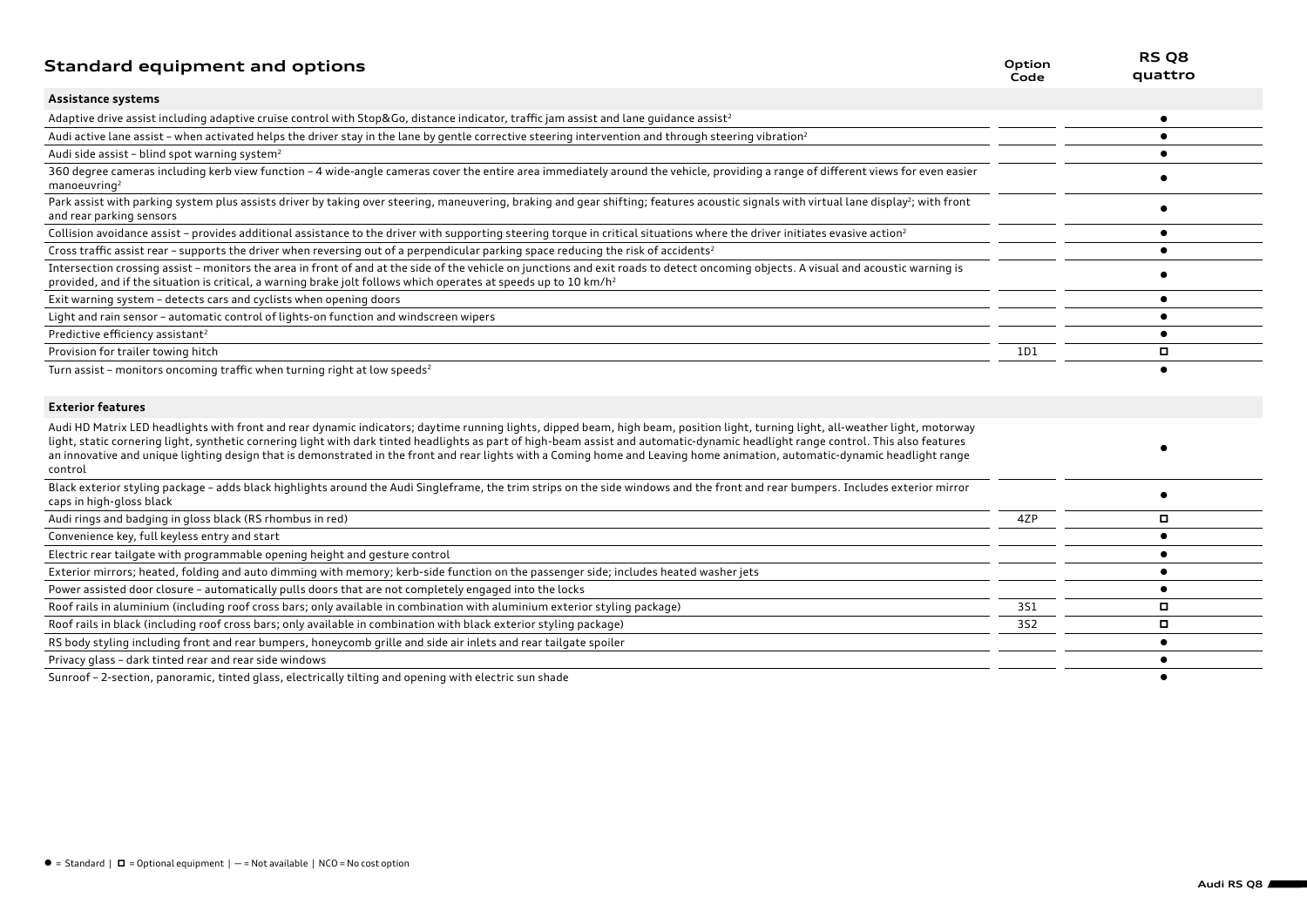| <b>Standard equipment and options</b>                                                                                                                                                                                                                                                                                   | Option<br>Code | RS <sub>Q8</sub><br>quattro |
|-------------------------------------------------------------------------------------------------------------------------------------------------------------------------------------------------------------------------------------------------------------------------------------------------------------------------|----------------|-----------------------------|
| Seating and upholstery                                                                                                                                                                                                                                                                                                  |                |                             |
| RS sport front seats with integrated head restraints                                                                                                                                                                                                                                                                    |                | $\bullet$                   |
| Valcona leather upholstery with RS embossing on seat centre panels in perforated leather with honeycomb pattern, seat side bolsters, head restraints and centre armrest, front in<br>Valcona leather                                                                                                                    |                |                             |
| Electric seats for driver and front passenger including adjustment of seat height, fore/aft position, seat angle and backrest angle; electric lumbar support and memory function for<br>both front seats                                                                                                                |                |                             |
| Heated front and rear seats; adjustable in three stages                                                                                                                                                                                                                                                                 |                |                             |
| Seat ventilation for front seats; adjustable in three stages                                                                                                                                                                                                                                                            |                |                             |
| Seat massage for front seats                                                                                                                                                                                                                                                                                            |                | Included in Sensory package |
| Extended leather package<br>The following items upholstered in fine Nappa leather:<br>Centre console<br>Door armrests<br>Dashboard; upper instrument panel<br>Door rails<br>Includes:<br>Electric sunblind for rear side windows and manual sunblind for rear window                                                    |                |                             |
| Inlays                                                                                                                                                                                                                                                                                                                  |                |                             |
| Inlays in matt aluminium race, anthracite                                                                                                                                                                                                                                                                               |                |                             |
| Inlays in carbon twill structure, matt                                                                                                                                                                                                                                                                                  | 5MH            |                             |
| <b>Interior features</b>                                                                                                                                                                                                                                                                                                |                |                             |
| 4-zone climate control - separately adjustable temperature and air distribution settings for left and right-hand sides at front and rear; rear touchscreen display. Additional air vents<br>for rear passengers in B pillars                                                                                            |                |                             |
| Air quality package - includes 2 fragrances and air ionisation to improve the air in the cabin                                                                                                                                                                                                                          |                |                             |
| Auto dimming interior mirror, frameless                                                                                                                                                                                                                                                                                 |                |                             |
| Control buttons in black gloss look with haptic feedback                                                                                                                                                                                                                                                                |                | $\bullet$                   |
| Extended aluminium look for control buttons                                                                                                                                                                                                                                                                             |                | $\bullet$                   |
| Illuminated door sill trims, front with aluminium inlay and RS logo                                                                                                                                                                                                                                                     |                | $\bullet$                   |
| LED colour interior lighting package including ambient lighting with 30 selectable colours and 6 colour profiles - includes courtesy lighting in the exterior door<br>handles, entrance lighting, footwell lighting at front and rear, inside door handles, and ambient lighting of the door trims and instrument panel |                |                             |
| RS sport leather steering wheel with multifunction, shift paddles and heated function                                                                                                                                                                                                                                   |                |                             |
| Electric steering column adjustment with automatic entry & exit function and memory                                                                                                                                                                                                                                     |                |                             |
| Headlining in black cloth                                                                                                                                                                                                                                                                                               |                |                             |
| Alcantara headlining in black                                                                                                                                                                                                                                                                                           |                | Included in Sensory package |
| Comfort front centre armrest with adjustable fore/aft position and angle                                                                                                                                                                                                                                                |                |                             |
| Electric luggage compartment cover                                                                                                                                                                                                                                                                                      |                |                             |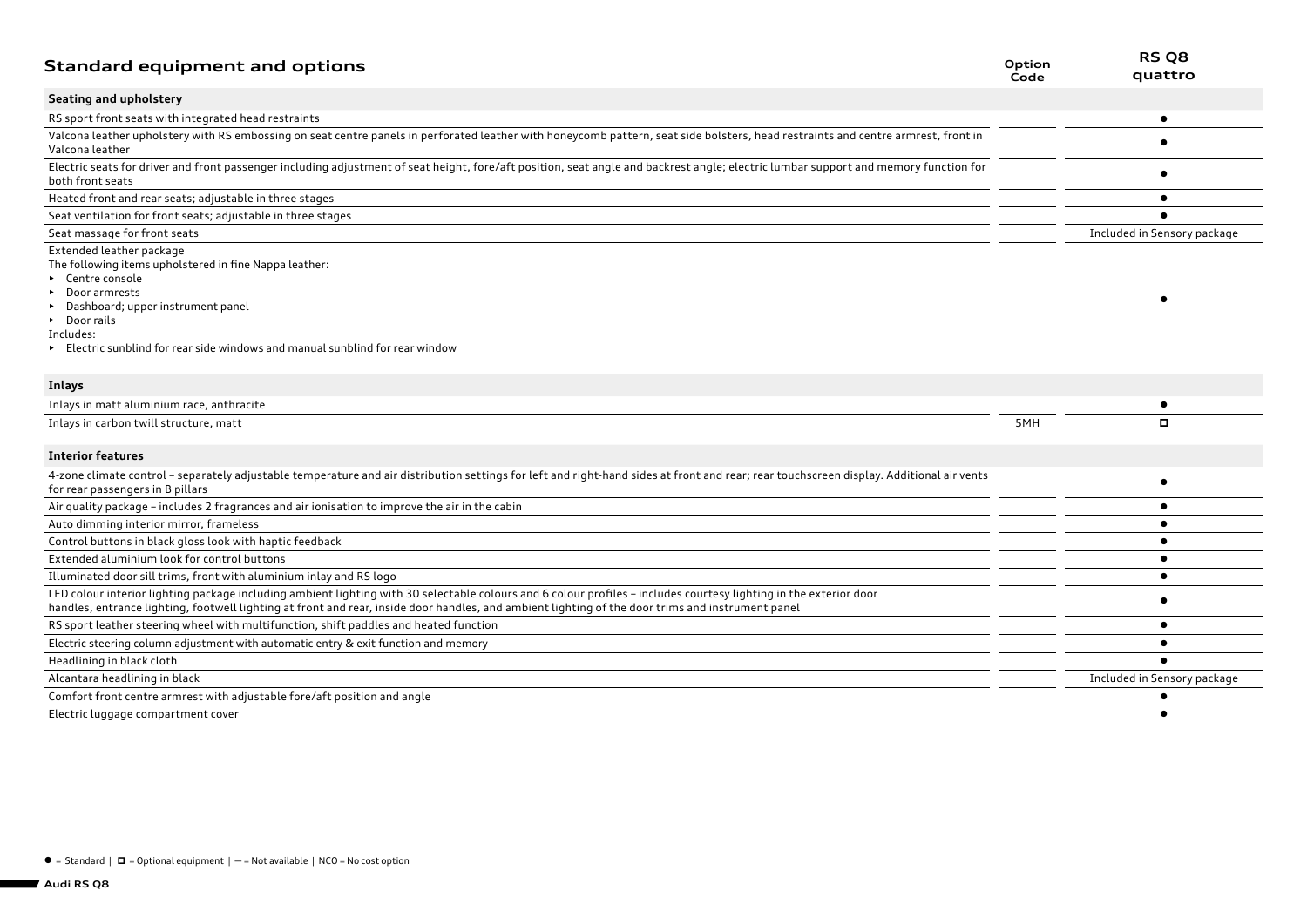| Standard equipment and options                                                                                                                                                                                                                                                                                                                                                                                                                                                               | Option<br>Code | RS Q8<br>quattro            |
|----------------------------------------------------------------------------------------------------------------------------------------------------------------------------------------------------------------------------------------------------------------------------------------------------------------------------------------------------------------------------------------------------------------------------------------------------------------------------------------------|----------------|-----------------------------|
| Infotainment                                                                                                                                                                                                                                                                                                                                                                                                                                                                                 |                |                             |
| Audi connect <i>plus</i> Navigation & Infotainment <sup>+3</sup> services including:<br>Online traffic information with hazard alert<br>▶ Destination entry via myAudi or Google Maps<br>▶ Parking information<br>$\triangleright$ Weather<br>$\blacktriangleright$ Fuel prices<br>• Google Services<br>Audi connect plus Security & Assistance <sup>44</sup> services including:<br>Car finder with remote signal<br>▶ Remote lock & unlock<br>Emergency call<br>Online roadside assistance |                |                             |
| Audi virtual cockpit plus – fully digital configurable instrument cluster with 12.3 inch high resolution colour display                                                                                                                                                                                                                                                                                                                                                                      |                | $\bullet$                   |
| Audi smartphone interface – connects to Apple CarPlay and Android Auto via USB to access approved apps via the MMI interface; includes wireless Apple CarPlay <sup>5</sup>                                                                                                                                                                                                                                                                                                                   |                |                             |
| Audi phone box light - supports wireless charging via the "Qi" standard for compatible smartphones and smartphone covers, and up to two Bluetooth connections <sup>5</sup>                                                                                                                                                                                                                                                                                                                   |                | $\bullet$                   |
| Audi music interface - 2 x USB inputs in front, 2 x USB inputs in rear with charging and data transfer functionality                                                                                                                                                                                                                                                                                                                                                                         |                | $\bullet$                   |
| Bang & Olufsen 3D Sound System, sound reproduction through 17 loudspeakers, including 3D sound loudspeakers, centre speaker and subwoofer, 16-channel amplifier with a total<br>output of 730 watts                                                                                                                                                                                                                                                                                          |                |                             |
| Bang & Olufsen Advanced 3D Sound System - sound reproduction via 23 loudspeakers including 3D sound, front and rear; loudspeakers, centre speaker and subwoofer each with<br>their own separate power amplifier and exclusive loudspeaker covers in aluminium; centre speaker and 2 automatically extending acoustic lenses on the instrument panel with a<br>total output of 1,920 watts                                                                                                    | 8RF            | Included in Sensory package |
| DAB+ Digital radio <sup>6</sup>                                                                                                                                                                                                                                                                                                                                                                                                                                                              |                |                             |
| Head-up display - in colour with speed, navigation and assistance information                                                                                                                                                                                                                                                                                                                                                                                                                |                |                             |
| MMI navigation plus <sup>7</sup> with MMI touch, acoustic and haptic feedback including:                                                                                                                                                                                                                                                                                                                                                                                                     |                |                             |

- High-resolution 10.1 inch colour display for navigation system
- High-resolution 8.6 inch colour display for climate control functions and with handwriting recognition and favourites list
- Voice control with natural speech recognition
- 3D map display including places of interest and city models
- MMI search: free-text search with intelligent destination suggestions

 $\bullet$  = Standard |  $\Box$  = Optional equipment | - = Not available | NCO = No cost option

Please note that this is a preliminary specification sheet and the information contained within it can change without notice prior to launch of the vehicle. This should only be used as an ordering quide only.

- #4 Figures according to ADR 81/02 derived from laboratory testing. Factors including but not limited to driving style, road and traffic conditions, environmental influences, vehicle condition and accessories fitted (includ the real world lead to figures which generally differ from those advertised. Advertised figures are meant for comparison amongst vehicles only.
- \* The content and scope of the Audi connect plus services offered may vary from time to time. Features vary by model and Audi AG may add, change, replace or remove individual services or features at any time during your su conditions apply, please visit www.audi.com.au/audiconnectplus-termsofservice for more information. Additional information about our privacy practices and procedures is contained in our Privacy Policy located at: www.audi.
- 1 Unladen vehicle weight includes driver (75kg) and fuel tank 90% full, calculated in accordance with the current version of Directive 92/21/EEC. Optional equipment may increase the car's unladen weight and drag coefficien speed will be reduced accordingly
- **2** Audi driver assistance systems work only within system limits and are intended to assist the driver. The driver remains responsible for driving the vehicle and is required to remain attentive at all times.
- 3 Audi connect plus Navigation & Infotainment services. These services are provided through a SIM card permanently installed in the vehicle. The costs of calls and data connections are included in the price of the services to 3 years from vehicle delivery. If Audi connect plus services are based on services from third-party providers, permanent availability cannot be quaranteed as this is the responsibility of the third-party provider.
- Audi connect plus Security & Assistance services. These services are provided through a SIM card permanently installed in the vehicle. The costs of calls and data connections are included in the price of the services. The coverage of the mobile phone network. The services are generally provided for at least 1 year and up to 3 years from vehicle delivery. The emergency call service is provided for up to 10 years from vehicle delivery.
- **5** Please check with your Audi dealer for approved telephones that have been tested by Audi for compatibility.<br>**6** Digital radio reception coverage dependent on vehicle location.
- **6** Digital radio reception coverage dependent on vehicle location.<br>**7** MMI navigation functional features may differ or not be availab
- **7** MMI navigation functional features may differ or not be available for the Australian market. Please refer to your Audi dealer for up-to-date information.

## **Vehicle pictured is an overseas RS Q8 with optional equipment.**

 $\bullet$